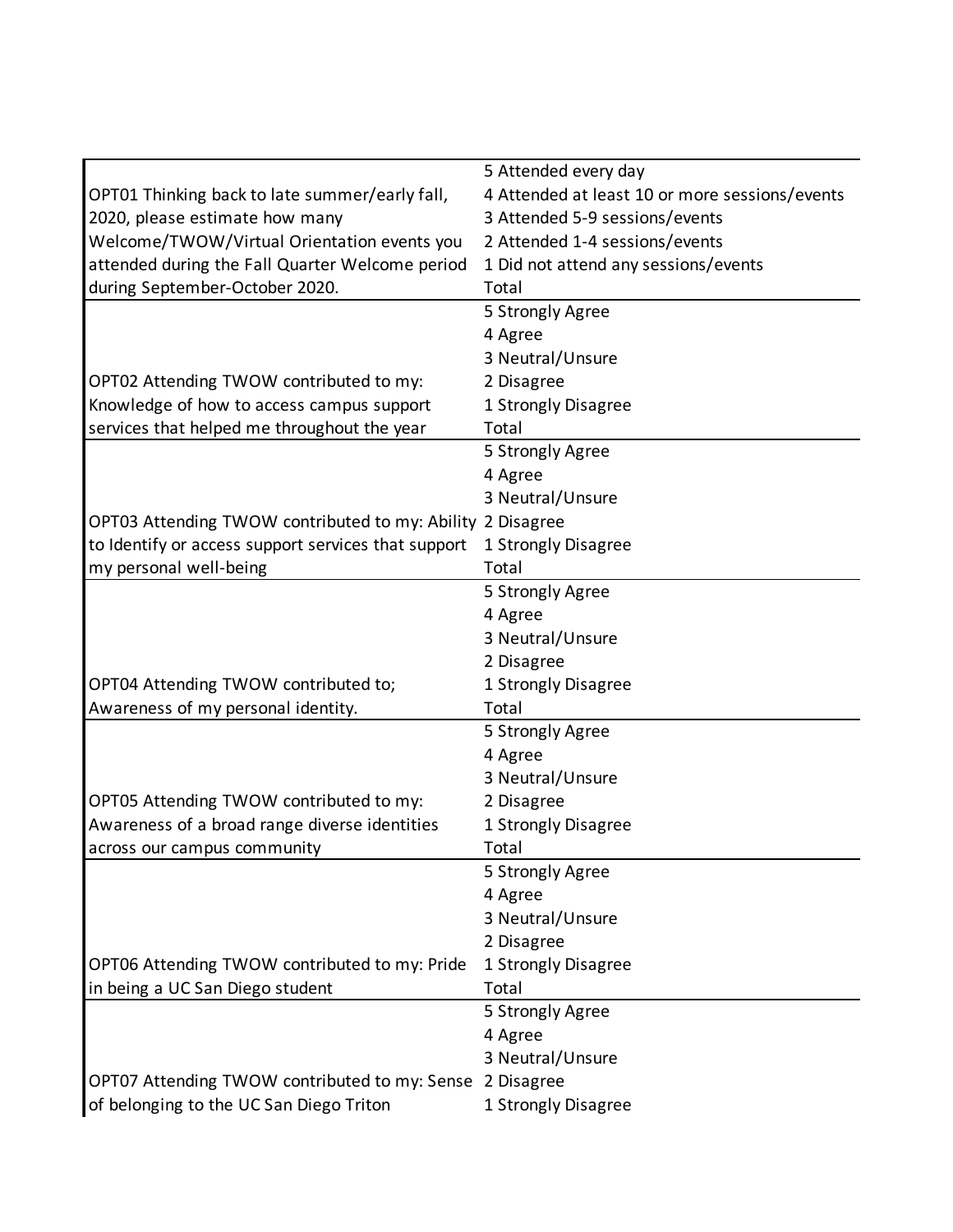| community                                        | Total               |
|--------------------------------------------------|---------------------|
|                                                  | Very Often          |
|                                                  | Often               |
|                                                  | Neutral/Unsure      |
| OPT08 During the past year, how often have you   | Sometimes           |
| reflected on opportunities and skills developed  | Not at All          |
| outside of the classroom?                        | Total               |
|                                                  | High                |
|                                                  | Somewhat High       |
|                                                  | Unsure/Neutral      |
|                                                  | Somewhat Low        |
| OPT09 My confidence using tools for remote       | Very Low            |
| learning is                                      | Total               |
|                                                  | 5 Much More         |
|                                                  | 4 More              |
|                                                  | 3 About the Same    |
| OPT10 Compared to in-person classes, how much    | 2 Less              |
| have you learned from the following methods of   | 1 Much Less         |
| remote instruction? Recorded remote lectures     | Total               |
|                                                  | 5 Much More         |
|                                                  | 4 More              |
|                                                  | 3 About the Same    |
| OPT11 Compared to in-person classes, how much    | 2 Less              |
| have you learned from the following methods of   | 1 Much Less         |
| remote instruction? Live remote lectures         | Total               |
|                                                  | 5 Much More         |
|                                                  | 4 More              |
|                                                  | 3 About the Same    |
| OPT12 Compared to in-person classes, how much    | 2 Less              |
| have you learned from the following methods of   | 1 Much Less         |
| remote instruction? My labs                      | Total               |
|                                                  | 5 Much More         |
|                                                  | 4 More              |
| OPT13 Compared to in-person classes, how much    | 3 About the Same    |
| have you learned from the following methods of   | 2 Less              |
| remote instruction?Performance/studio-based      | 1 Much Less         |
| courses                                          | Total               |
|                                                  | 5 Agree             |
|                                                  | 4 Somewhat Agree    |
|                                                  | 3 Unsure/Neutral    |
|                                                  | 2 Somewhat Disagree |
| OPT14 Remote learning is harder than learning in | 1 Disagree          |
| person                                           | Total               |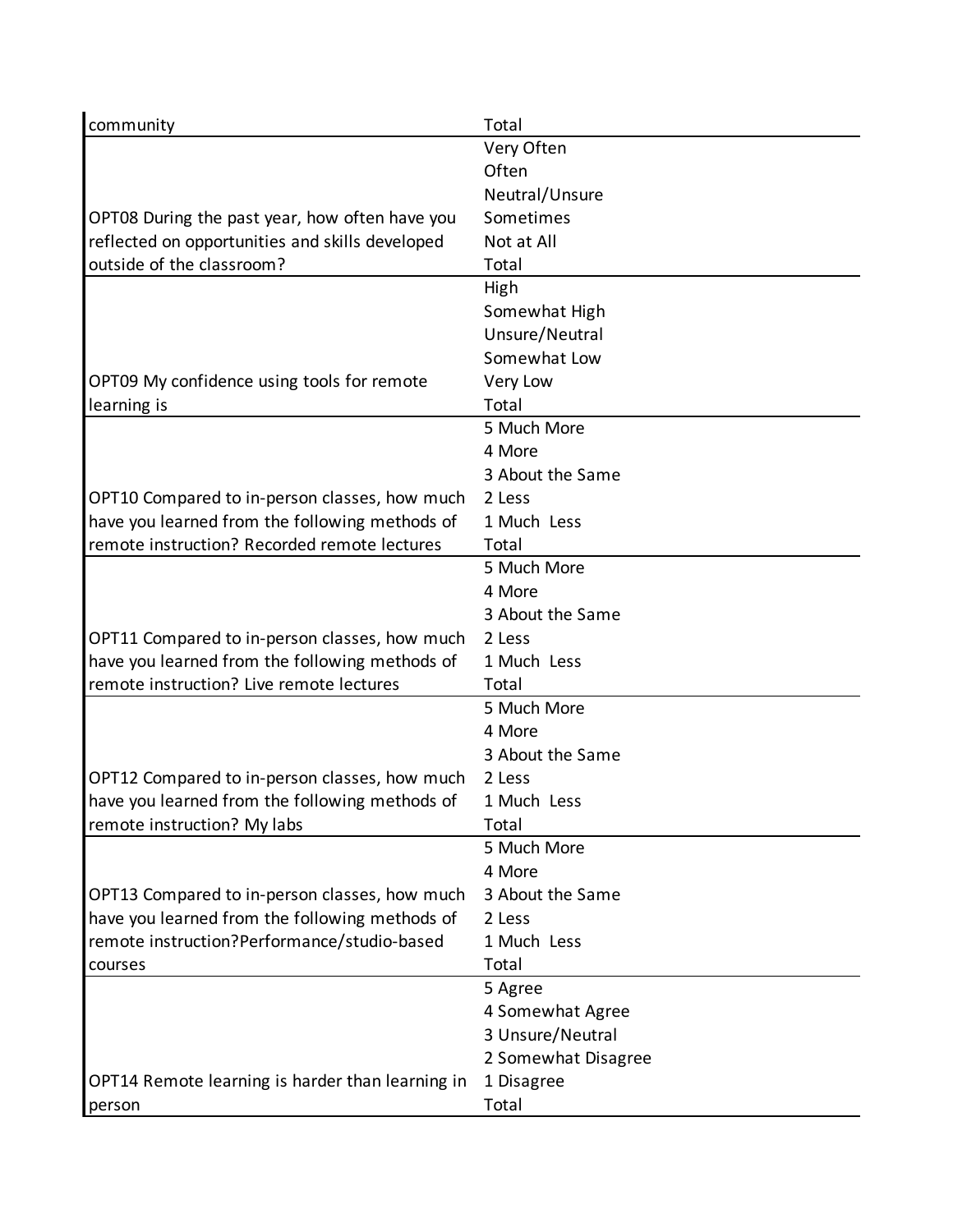|                                                             | 5 Agree             |
|-------------------------------------------------------------|---------------------|
|                                                             | 4 Somewhat Agree    |
|                                                             | 3 Unsure/Neutral    |
| OPT15 My remote learning experience this year               | 2 Somewhat Disagree |
| has been worse than previous online learning                | 1 Disagree          |
| experiences that I have had                                 | Total               |
|                                                             | 5 Agree             |
|                                                             | 4 Somewhat Agree    |
|                                                             | 3 Unsure/Neutral    |
|                                                             | 2 Somewhat Disagree |
| OPT16 I miss having access to on-campus social              | 1 Disagree          |
| and cultural events                                         | Total               |
|                                                             | 5 Agree             |
|                                                             | 4 Somewhat Agree    |
|                                                             | 3 Unsure/Neutral    |
|                                                             | 2 Somewhat Disagree |
| OPT17 I miss having access to on-campus resource 1 Disagree |                     |
| centers                                                     | Total               |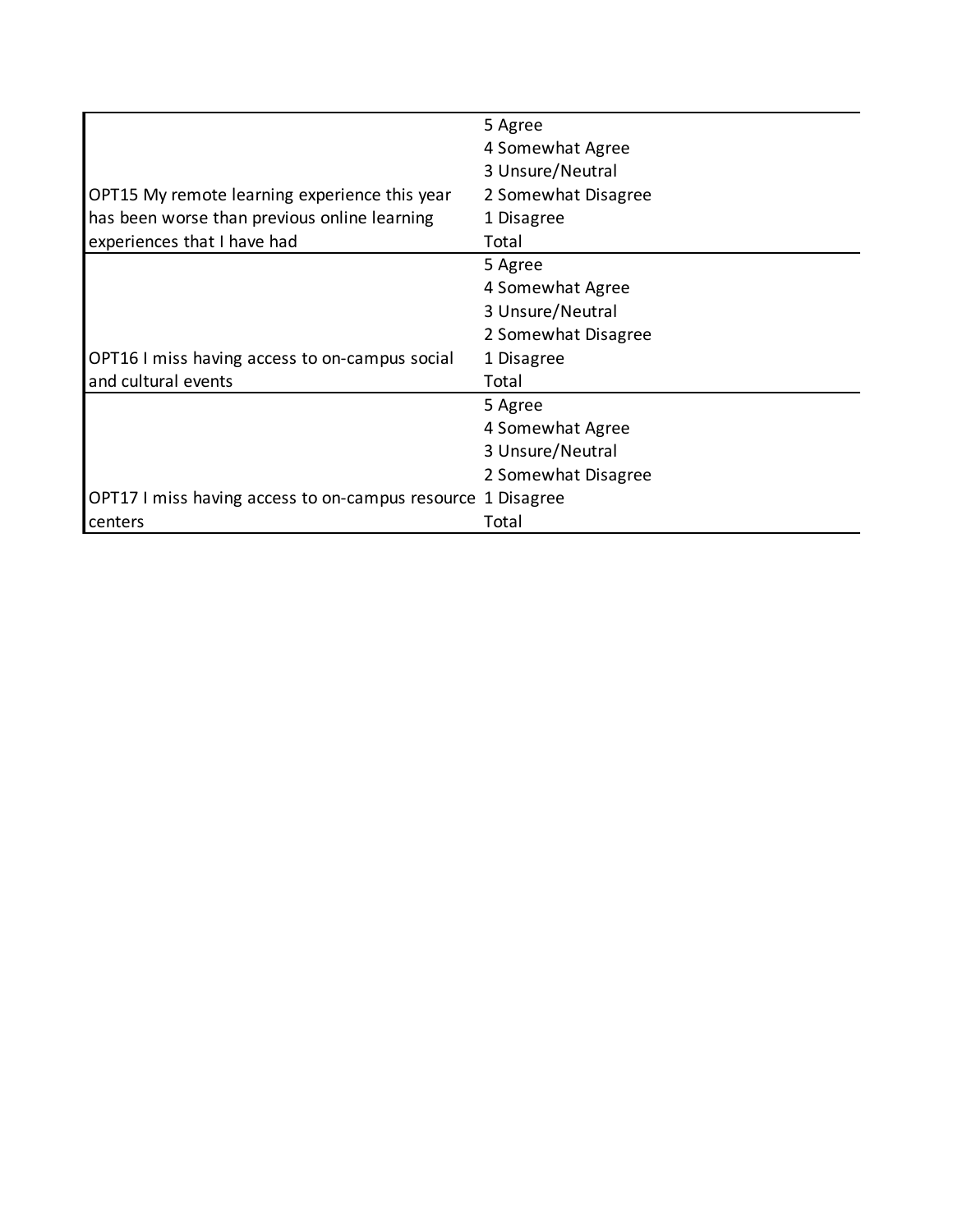|              | <b>Total</b> |                 | Men          |             |                 |              |
|--------------|--------------|-----------------|--------------|-------------|-----------------|--------------|
| <b>Total</b> | <b>FTFT</b>  | <b>Not FTFT</b> | <b>Total</b> | <b>FTFT</b> | <b>Not FTFT</b> | <b>Total</b> |
| 4.10%        | 3.70%        | 6.30%           | 5.40%        | 4.70%       | 8.70%           | 3.70%        |
| 3.90%        | 3.90%        | 3.80%           | 4.30%        | 4.30%       | 4.30%           | 3.90%        |
| 11.50%       | 12.00%       | 9.50%           | 10.80%       | 12.00%      | 4.30%           | 11.50%       |
| 65.20%       | 66.10%       | 61.40%          | 63.80%       | 63.10%      | 67.40%          | 66.10%       |
| 15.20%       | 14.30%       | 19.00%          | 15.80%       | 15.90%      | 15.20%          | 14.70%       |
| 869          | 711          | 158             | 279          | 233         | 46              | 564          |
| 7.60%        | 7.20%        | 9.50%           | 6.60%        | 6.40%       | 7.10%           | 7.90%        |
| 40.20%       | 41.30%       | 35.00%          | 38.50%       | 41.60%      | 23.80%          | 40.90%       |
| 38.90%       | 38.80%       | 39.40%          | 38.90%       | 36.60%      | 50.00%          | 39.70%       |
| 9.90%        | 9.50%        | 11.70%          | 9.40%        | 9.90%       | 7.10%           | 9.70%        |
| 3.40%        | 3.20%        | 4.40%           | 6.60%        | 5.40%       | 11.90%          | 1.80%        |
| 761          | 624          | 137             | 244          | 202         | 42              | 494          |
| 6.90%        | 6.90%        | 7.20%           | 4.90%        | 5.00%       | 4.70%           | 7.80%        |
| 41.70%       | 42.40%       | 38.40%          | 39.80%       | 42.30%      | 27.90%          | 42.30%       |
| 38.40%       | 38.20%       | 39.10%          | 40.20%       | 38.30%      | 48.80%          | 38.40%       |
| 8.70%        | 8.30%        | 10.10%          | 7.80%        | 8.00%       | 7.00%           | 8.90%        |
| 4.30%        | 4.20%        | 5.10%           | 7.40%        | 6.50%       | 11.60%          | 2.60%        |
| 763          | 625          | 138             | 244          | 201         | 43              | 497          |
| 4.20%        | 4.20%        | 4.40%           | 4.10%        | 4.00%       | 4.70%           | 4.40%        |
| 19.70%       | 20.50%       | 16.10%          | 17.20%       | 19.90%      | 4.70%           | 21.20%       |
| 41.40%       | 41.20%       | 42.30%          | 40.20%       | 38.30%      | 48.80%          | 42.20%       |
| 22.70%       | 22.80%       | 22.60%          | 20.10%       | 20.90%      | 16.30%          | 24.20%       |
| 12.00%       | 11.40%       | 14.60%          | 18.40%       | 16.90%      | 25.60%          | 7.90%        |
| 761          | 624          | 137             | 244          | 201         | 43              | 495          |
| 8.30%        | 8.10%        | 9.50%           | 4.90%        | 5.50%       | 2.40%           | 9.80%        |
| 39.20%       | 41.50%       | 28.50%          | 39.90%       | 42.30%      | 28.60%          | 38.90%       |
| 36.80%       | 34.70%       | 46.00%          | 36.20%       | 33.30%      | 50.00%          | 37.70%       |
| 11.00%       | 11.30%       | 9.50%           | 10.70%       | 11.90%      | 4.80%           | 10.60%       |
| 4.80%        | 4.40%        | 6.60%           | 8.20%        | 7.00%       | 14.30%          | 3.10%        |
| 756          | 619          | 137             | 243          | 201         | 42              | 491          |
| 10.00%       | 9.50%        | 12.40%          | 8.20%        | 7.90%       | 9.30%           | 11.20%       |
| 35.80%       | 36.20%       | 33.60%          | 31.80%       | 34.20%      | 20.90%          | 37.50%       |
| 41.00%       | 42.00%       | 36.50%          | 40.00%       | 38.60%      | 46.50%          | 42.00%       |
| 7.80%        | 7.90%        | 7.30%           | 10.60%       | 11.90%      | 4.70%           | 6.30%        |
| 5.40%        | 4.30%        | 10.20%          | 9.40%        | 7.40%       | 18.60%          | 3.10%        |
| 758          | 621          | 137             | 245          | 202         | 43              | 491          |
| 7.80%        | 7.10%        | 10.90%          | 7.30%        | 6.90%       | 9.30%           | 8.30%        |
| 35.10%       | 37.20%       | 25.40%          | 32.40%       | 34.80%      | 20.90%          | 36.60%       |
| 39.90%       | 40.40%       | 37.70%          | 38.90%       | 38.70%      | 39.50%          | 40.00%       |
| 11.20%       | 10.40%       | 14.50%          | 12.60%       | 12.70%      | 11.60%          | 10.80%       |
| 6.00%        | 4.80%        | 11.60%          | 8.90%        | 6.90%       | 18.60%          | 4.30%        |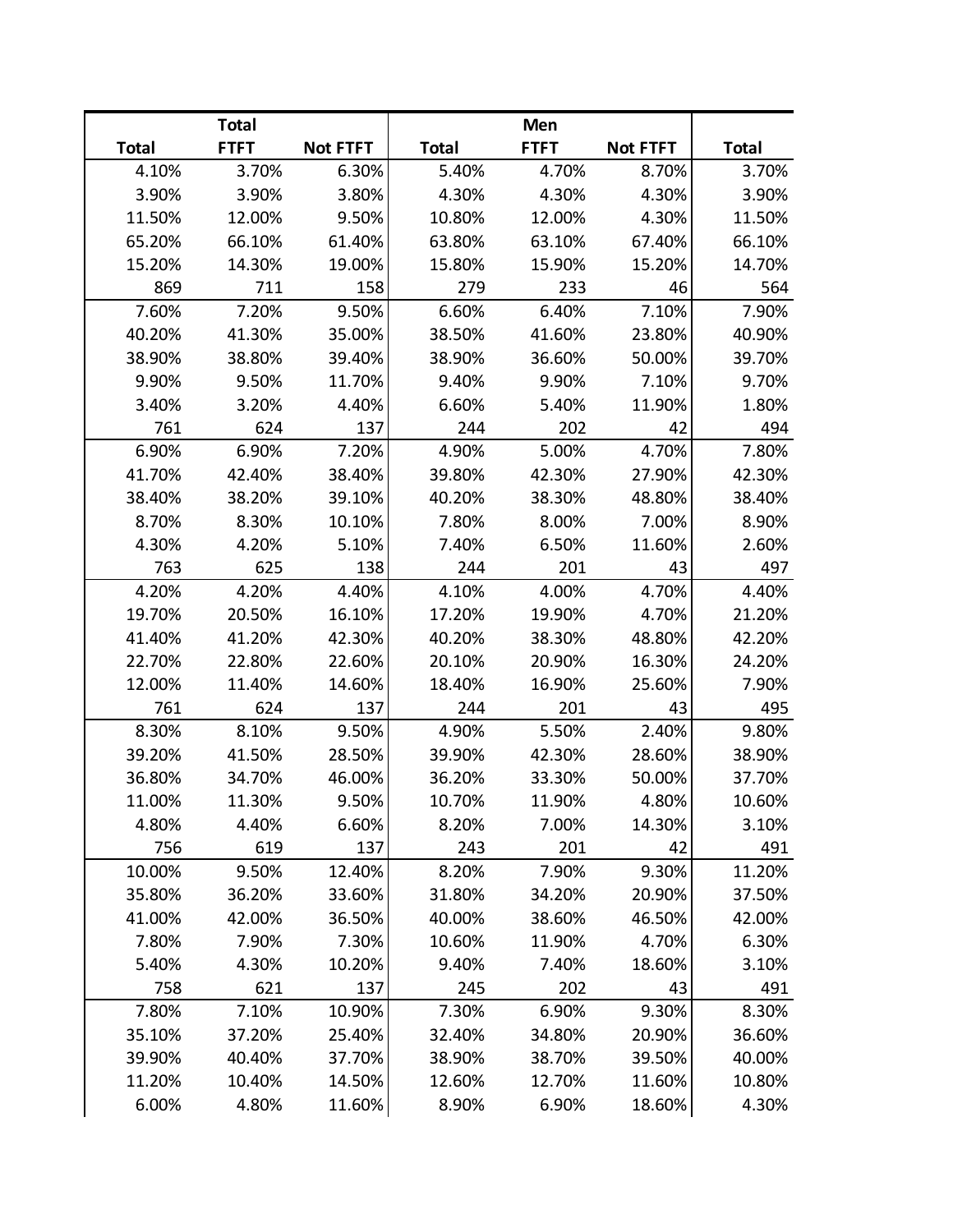| 761    | 623    | 138    | 247    | 204    | 43     | 492    |
|--------|--------|--------|--------|--------|--------|--------|
| 9.50%  | 9.00%  | 11.60% | 11.50% | 11.10% | 14.00% | 8.10%  |
| 38.10% | 38.30% | 37.00% | 38.70% | 40.30% | 30.20% | 38.20% |
| 30.30% | 30.30% | 30.10% | 31.20% | 31.40% | 30.20% | 30.30% |
| 15.70% | 16.40% | 12.30% | 14.10% | 13.70% | 16.30% | 16.20% |
| 6.50%  | 6.00%  | 8.90%  | 4.50%  | 3.50%  | 9.30%  | 7.20%  |
| 835    | 689    | 146    | 269    | 226    | 43     | 542    |
| 21.30% | 20.40% | 25.50% | 22.80% | 23.20% | 20.90% | 20.40% |
| 48.20% | 48.90% | 45.00% | 41.20% | 42.00% | 37.20% | 51.80% |
| 18.70% | 18.50% | 19.50% | 22.50% | 21.90% | 25.60% | 16.40% |
| 8.40%  | 8.90%  | 6.00%  | 9.70%  | 10.30% | 7.00%  | 7.90%  |
| 3.50%  | 3.30%  | 4.00%  | 3.70%  | 2.70%  | 9.30%  | 3.50%  |
| 836    | 687    | 149    | 267    | 224    | 43     | 544    |
| 7.00%  | 6.20%  | 10.70% | 5.90%  | 6.60%  | 2.30%  | 7.70%  |
| 15.50% | 15.10% | 17.30% | 10.80% | 11.10% | 9.30%  | 17.40% |
| 31.20% | 31.90% | 28.00% | 32.70% | 32.70% | 32.60% | 30.60% |
| 29.20% | 30.30% | 24.00% | 28.30% | 28.30% | 27.90% | 30.00% |
| 17.10% | 16.50% | 20.00% | 22.30% | 21.20% | 27.90% | 14.30% |
| 840    | 690    | 150    | 269    | 226    | 43     | 546    |
| 3.10%  | 2.30%  | 6.70%  | 2.60%  | 1.80%  | 7.00%  | 3.30%  |
| 8.10%  | 7.70%  | 10.00% | 7.40%  | 6.60%  | 11.60% | 8.50%  |
| 45.50% | 46.70% | 40.00% | 46.80% | 49.10% | 34.90% | 44.60% |
| 33.50% | 34.90% | 26.70% | 34.20% | 35.00% | 30.20% | 33.30% |
| 9.80%  | 8.30%  | 16.70% | 8.90%  | 7.50%  | 16.30% | 10.30% |
| 837    | 687    | 150    | 269    | 226    | 43     | 543    |
| 1.50%  | 1.40%  | 2.10%  | 1.10%  | 0.90%  | 2.40%  | 1.70%  |
| 2.50%  | 2.60%  | 2.10%  | 2.30%  | 2.70%  | 0.00%  | 2.70%  |
| 37.70% | 36.80% | 41.80% | 42.00% | 42.70% | 38.10% | 35.60% |
| 34.20% | 36.50% | 24.00% | 32.10% | 33.60% | 23.80% | 35.00% |
| 24.00% | 22.70% | 30.10% | 22.50% | 20.00% | 35.70% | 25.00% |
| 803    | 657    | 146    | 262    | 220    | 42     | 517    |
| 0.50%  | 0.50%  | 0.70%  | 0.40%  | 0.00%  | 2.40%  | 0.60%  |
| 1.60%  | 1.30%  | 2.90%  | 1.60%  | 1.90%  | 0.00%  | 1.60%  |
| 49.60% | 49.40% | 50.40% | 53.60% | 55.60% | 43.90% | 47.90% |
| 29.80% | 31.90% | 20.10% | 24.60% | 25.60% | 19.50% | 31.80% |
| 18.50% | 16.90% | 25.90% | 19.80% | 16.90% | 34.10% | 18.10% |
| 762    | 623    | 139    | 248    | 207    | 41     | 491    |
| 32.30% | 32.30% | 32.70% | 33.10% | 30.50% | 46.50% | 31.30% |
| 26.80% | 26.60% | 27.30% | 25.70% | 27.40% | 16.30% | 28.00% |
| 21.50% | 22.10% | 18.70% | 22.30% | 23.00% | 18.60% | 21.60% |
| 13.20% | 13.30% | 12.70% | 12.30% | 12.40% | 11.60% | 13.50% |
| 6.20%  | 5.60%  | 8.70%  | 6.70%  | 6.60%  | 7.00%  | 5.70%  |
| 841    | 691    | 150    | 269    | 226    | 43     | 547    |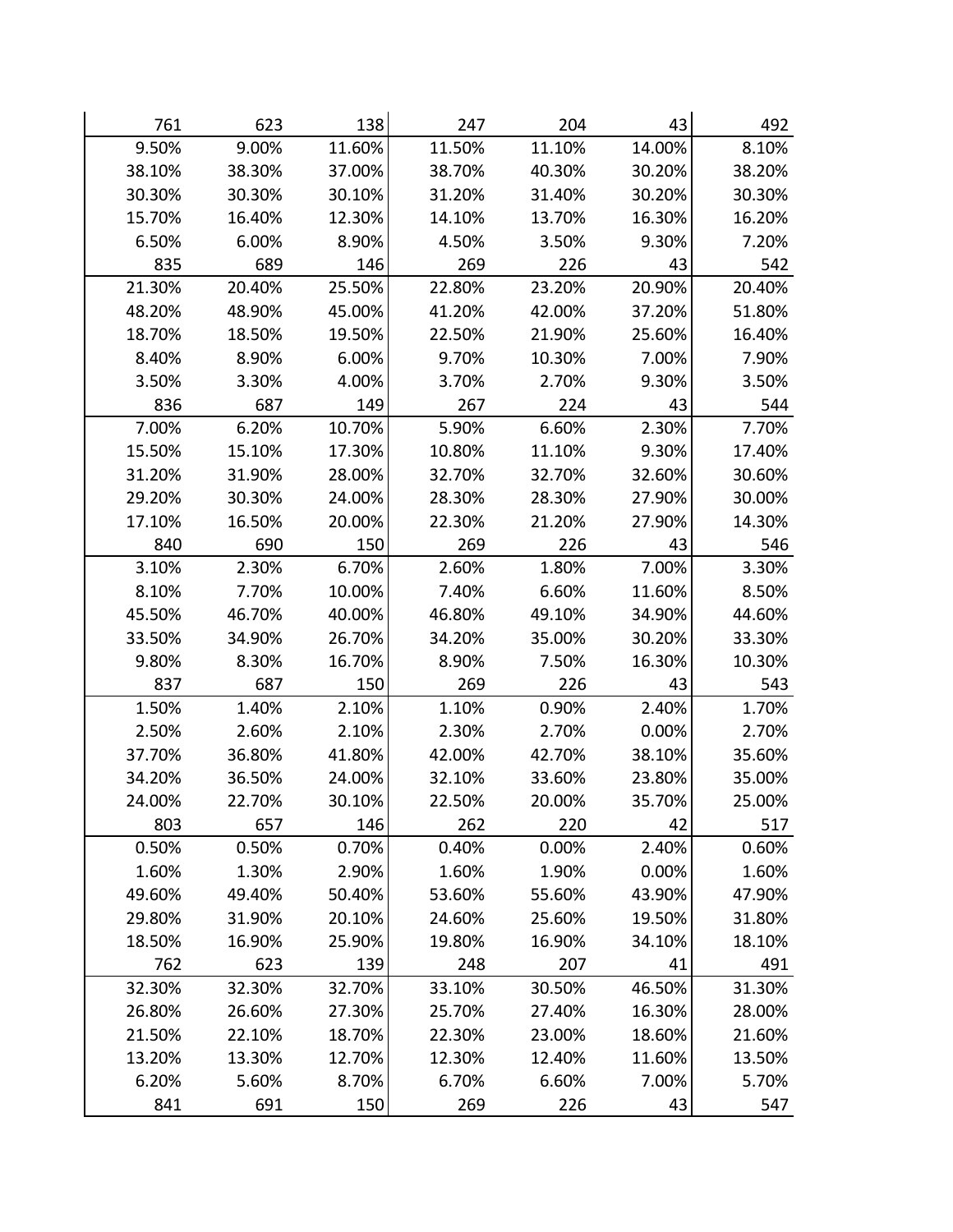| 12.70% | 11.10% | 20.10% | 14.60% | 12.50% | 25.60% | 11.80% |
|--------|--------|--------|--------|--------|--------|--------|
| 12.30% | 11.20% | 17.40% | 10.50% | 9.80%  | 14.00% | 13.30% |
| 35.90% | 37.80% | 26.80% | 39.30% | 41.50% | 27.90% | 34.40% |
| 19.10% | 19.90% | 15.40% | 17.60% | 17.90% | 16.30% | 20.10% |
| 20.00% | 19.90% | 20.10% | 18.00% | 18.30% | 16.30% | 20.40% |
| 836    | 687    | 149    | 267    | 224    | 43     | 543    |
| 61.00% | 60.90% | 61.70% | 56.70% | 54.20% | 69.80% | 63.50% |
| 19.40% | 19.90% | 17.40% | 19.80% | 20.90% | 14.00% | 18.70% |
| 14.00% | 14.30% | 12.80% | 17.90% | 19.10% | 11.60% | 12.40% |
| 2.90%  | 2.80%  | 3.40%  | 3.70%  | 4.00%  | 2.30%  | 2.40%  |
| 2.60%  | 2.20%  | 4.70%  | 1.90%  | 1.80%  | 2.30%  | 3.00%  |
| 834    | 685    | 149    | 268    | 225    | 43     | 540    |
| 39.50% | 37.80% | 47.00% | 31.20% | 28.40% | 45.50% | 43.10% |
| 20.60% | 20.40% | 21.50% | 20.80% | 20.40% | 22.70% | 20.00% |
| 32.90% | 35.20% | 22.10% | 38.30% | 41.80% | 20.50% | 31.00% |
| 4.60%  | 4.70%  | 4.00%  | 7.10%  | 7.60%  | 4.50%  | 3.40%  |
| 2.50%  | 1.90%  | 5.40%  | 2.60%  | 1.80%  | 6.80%  | 2.60%  |
| 831    | 682    | 149    | 269    | 225    | 44     | 536    |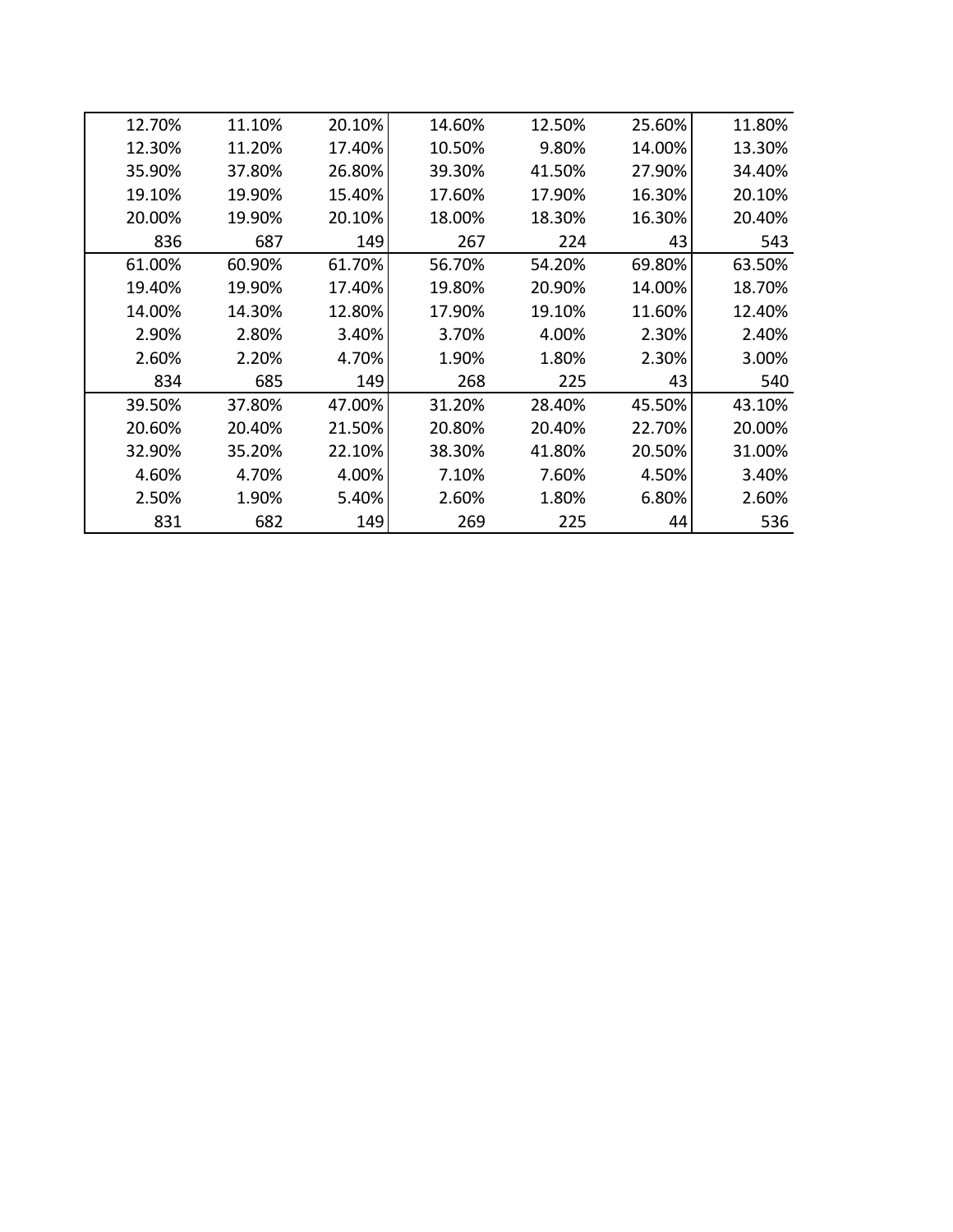| Women       |                 |              | Non-binary, Genderqueer, Gender non- |                 |
|-------------|-----------------|--------------|--------------------------------------|-----------------|
| <b>FTFT</b> | <b>Not FTFT</b> | <b>Total</b> | <b>FTFT</b>                          | <b>Not FTFT</b> |
| 3.30%       | 5.70%           | 0.00%        | 0.00%                                | 0.00%           |
| 3.90%       | 3.80%           | 0.00%        | 0.00%                                | 0.00%           |
| 11.50%      | 11.40%          | 18.20%       | 18.80%                               | 16.70%          |
| 67.30%      | 61.00%          | 63.60%       | 75.00%                               | 33.30%          |
| 13.90%      | 18.10%          | 18.20%       | 6.30%                                | 50.00%          |
| 459         | 105             | 22           | 16                                   | 6               |
| 7.40%       | 9.90%           | 15.80%       | 12.50%                               | 33.30%          |
| 40.90%      | 40.70%          | 52.60%       | 56.30%                               | 33.30%          |
| 40.40%      | 36.30%          | 21.10%       | 25.00%                               | 0.00%           |
| 8.90%       | 13.20%          | 10.50%       | 6.30%                                | 33.30%          |
| 2.20%       | 0.00%           | 0.00%        | 0.00%                                | 0.00%           |
| 403         | 91              | 19           | 16                                   | 3               |
| 7.90%       | 7.70%           | 11.10%       | 6.70%                                | 33.30%          |
| 41.90%      | 44.00%          | 61.10%       | 66.70%                               | 33.30%          |
| 38.90%      | 36.30%          | 16.70%       | 20.00%                               | 0.00%           |
| 8.40%       | 11.00%          | 11.10%       | 6.70%                                | 33.30%          |
| 3.00%       | 1.10%           | 0.00%        | 0.00%                                | 0.00%           |
| 406         | 91              | 18           | 15                                   | 3               |
| 4.40%       | 4.40%           | 0.00%        | 0.00%                                | 0.00%           |
| 21.00%      | 22.20%          | 16.70%       | 20.00%                               | 0.00%           |
| 43.00%      | 38.90%          | 38.90%       | 33.30%                               | 66.70%          |
| 23.70%      | 26.70%          | 22.20%       | 26.70%                               | 0.00%           |
| 7.90%       | 7.80%           | 22.20%       | 20.00%                               | 33.30%          |
| 405         | 90              | 18           | 15                                   | 3               |
| 9.30%       | 12.10%          | 16.70%       | 13.30%                               | 33.30%          |
| 41.30%      | 28.60%          | 44.40%       | 46.70%                               | 33.30%          |
| 35.80%      | 46.20%          | 22.20%       | 26.70%                               | 0.00%           |
| 10.50%      | 11.00%          | 16.70%       | 13.30%                               | 33.30%          |
| 3.30%       | 2.20%           | 0.00%        | 0.00%                                | 0.00%           |
| 400         | 91              | 18           | 15                                   | 3               |
| 10.50%      | 14.40%          | 5.60%        | 6.70%                                | 0.00%           |
| 37.20%      | 38.90%          | 50.00%       | 46.70%                               | 66.70%          |
| 43.90%      | 33.30%          | 27.80%       | 33.30%                               | 0.00%           |
| 5.70%       | 8.90%           | 11.10%       | 13.30%                               | 0.00%           |
| 2.70%       | 4.40%           | 5.60%        | 0.00%                                | 33.30%          |
| 401         | 90              | 18           | 15                                   | 3               |
| 7.50%       | 12.10%          | 0.00%        | 0.00%                                | 0.00%           |
| 38.40%      | 28.60%          | 38.90%       | 46.70%                               | 0.00%           |
| 40.90%      | 36.30%          | 50.00%       | 46.70%                               | 66.70%          |
| 9.50%       | 16.50%          | 5.60%        | 6.70%                                | 0.00%           |
| 3.70%       | 6.60%           | 5.60%        | 0.00%                                | 33.30%          |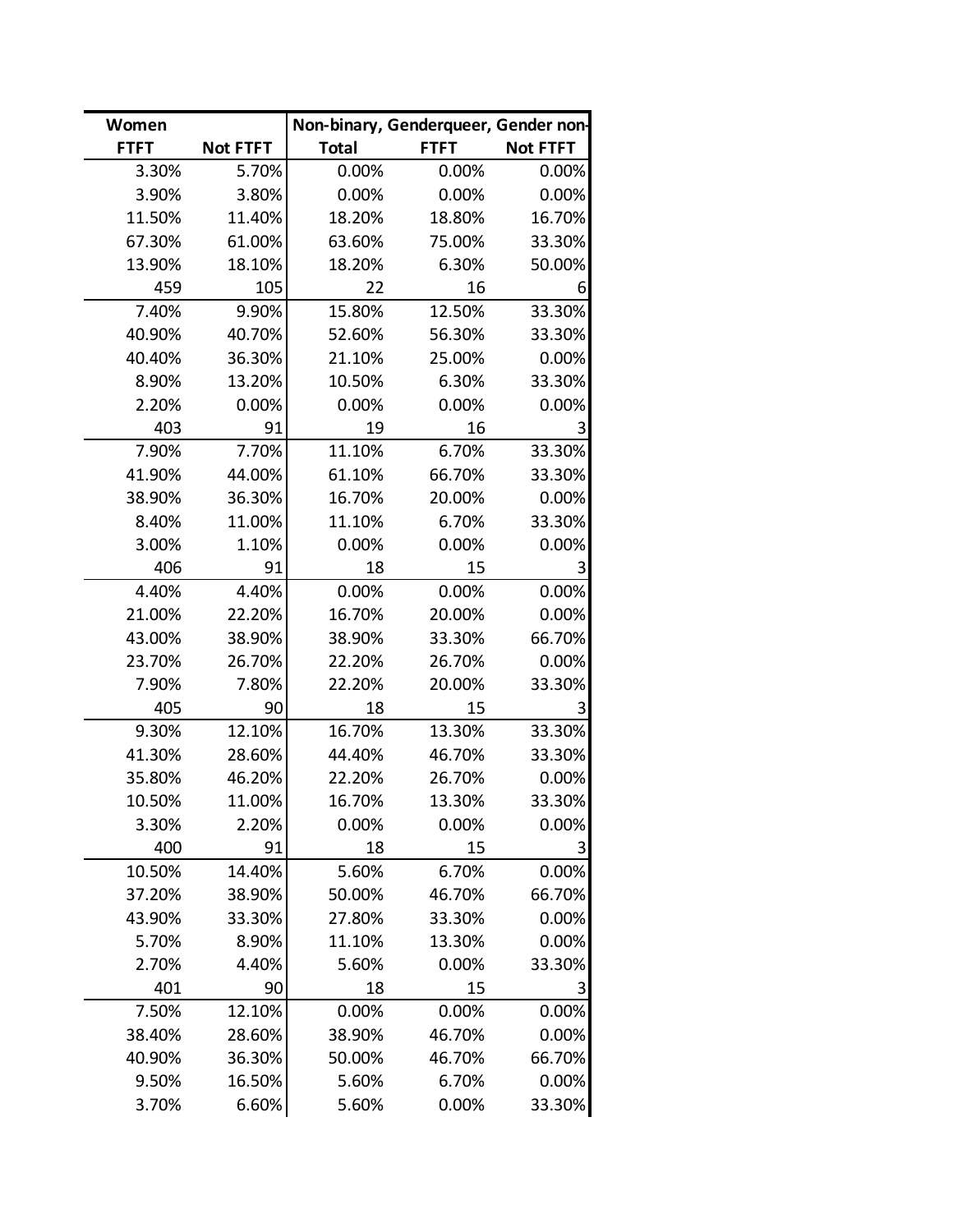| 401    | 91     | 18     | 15     | 3      |
|--------|--------|--------|--------|--------|
| 7.60%  | 10.30% | 20.00% | 20.00% | 20.00% |
| 37.80% | 40.20% | 35.00% | 33.30% | 40.00% |
| 29.90% | 32.00% | 10.00% | 13.30% | 0.00%  |
| 17.30% | 11.30% | 25.00% | 33.30% | 0.00%  |
| 7.40%  | 6.20%  | 10.00% | 0.00%  | 40.00% |
| 445    | 97     | 20     | 15     | 5      |
| 18.70% | 28.30% | 23.80% | 26.70% | 16.70% |
| 52.60% | 48.50% | 47.60% | 46.70% | 50.00% |
| 16.60% | 15.20% | 23.80% | 20.00% | 33.30% |
| 8.30%  | 6.10%  | 4.80%  | 6.70%  | 0.00%  |
| 3.80%  | 2.00%  | 0.00%  | 0.00%  | 0.00%  |
| 445    | 99     | 21     | 15     | 6      |
| 6.10%  | 15.00% | 4.80%  | 6.70%  | 0.00%  |
| 16.80% | 20.00% | 23.80% | 26.70% | 16.70% |
| 31.20% | 28.00% | 23.80% | 33.30% | 0.00%  |
| 31.80% | 22.00% | 19.00% | 13.30% | 33.30% |
| 14.10% | 15.00% | 28.60% | 20.00% | 50.00% |
| 446    | 100    | 21     | 15     | 6      |
| 2.50%  | 7.00%  | 4.80%  | 6.70%  | 0.00%  |
| 8.60%  | 8.00%  | 4.80%  | 0.00%  | 16.70% |
| 45.10% | 42.00% | 57.10% | 60.00% | 50.00% |
| 35.00% | 26.00% | 23.80% | 26.70% | 16.70% |
| 8.80%  | 17.00% | 9.50%  | 6.70%  | 16.70% |
| 443    | 100    | 21     | 15     | 6      |
| 1.70%  | 2.00%  | 0.00%  | 0.00%  | 0.00%  |
| 2.60%  | 3.10%  | 0.00%  | 0.00%  | 0.00%  |
| 33.90% | 42.90% | 40.00% | 33.30% | 60.00% |
| 37.50% | 24.50% | 40.00% | 53.30% | 0.00%  |
| 24.30% | 27.60% | 20.00% | 13.30% | 40.00% |
| 419    | 98     | 20     | 15     | 5      |
| 0.80%  | 0.00%  | 0.00%  | 0.00%  | 0.00%  |
| 1.00%  | 4.30%  | 0.00%  | 0.00%  | 0.00%  |
| 46.50% | 53.80% | 36.80% | 40.00% | 25.00% |
| 34.40% | 20.40% | 47.40% | 53.30% | 25.00% |
| 17.30% | 21.50% | 15.80% | 6.70%  | 50.00% |
| 398    | 93     | 19     | 15     | 4      |
| 32.70% | 25.00% | 52.40% | 46.70% | 66.70% |
| 26.60% | 34.00% | 14.30% | 20.00% | 0.00%  |
| 22.10% | 19.00% | 9.50%  | 6.70%  | 16.70% |
| 13.60% | 13.00% | 9.50%  | 13.30% | 0.00%  |
| 4.90%  | 9.00%  | 14.30% | 13.30% | 16.70% |
| 447    | 100    | 21     | 15     | 6      |